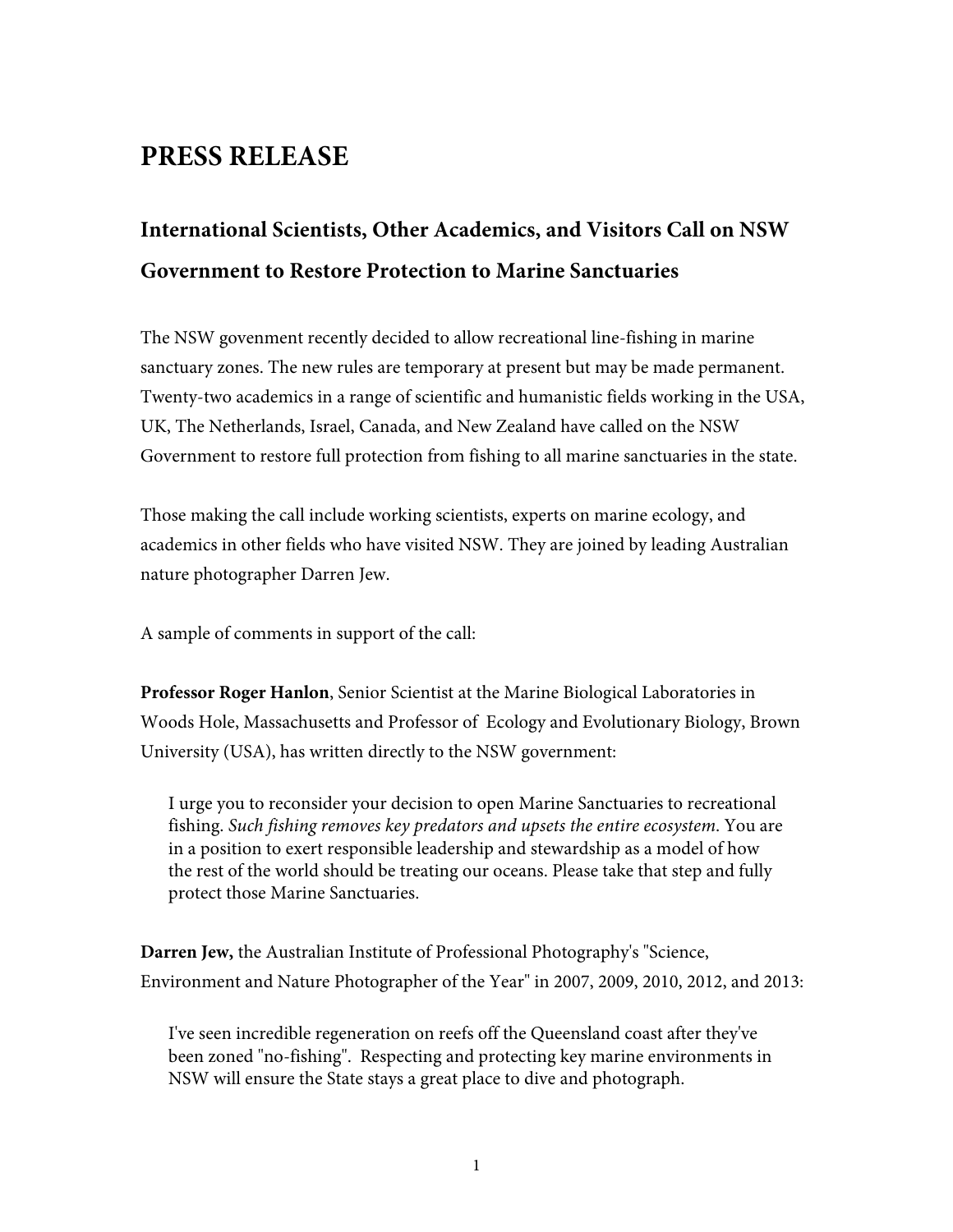The text of the petition and comments from individual signatories follow below. The petition has been coordinated by:

Peter Godfrey-Smith Distingushed Professor of Philosophy The Graduate Center, City University of New York New York, NY, USA pgodfreysmith@gmail.com +61 422 947 047

 $\overline{\phantom{a}}$  , where  $\overline{\phantom{a}}$ 

To: Premier Barry O'Farrell, Minister Katrina Hodgkinson (Primary Industries), Minister Robyn Parker (Environment)

Dear Premier O'Farrell, and Ministers Hodgkinson and Parker,

We write to urge the NSW Government to restore full protection to the small number of Marine Sanctuaries in NSW, and not to open them up for recreational fishing.

None of us presently live in NSW. We have visited the state in the past, and have good memories of its marvellous marine life, encountered through snorkeling, swimming, and diving. We've spent plenty of money in coastal communities on these visits. Removal of protection from NSW marine sanctuaries will make the state a considerably less attractive option for future trips. We're not interested in getting tangled in fishing lines as we explore NSW waters.

If even a small fraction of the NSW coast is given full and permanent protection from fishing, it will have a significant positive effect on tourist income. Please restore protection to NSW Marine Sanctuaries immediately.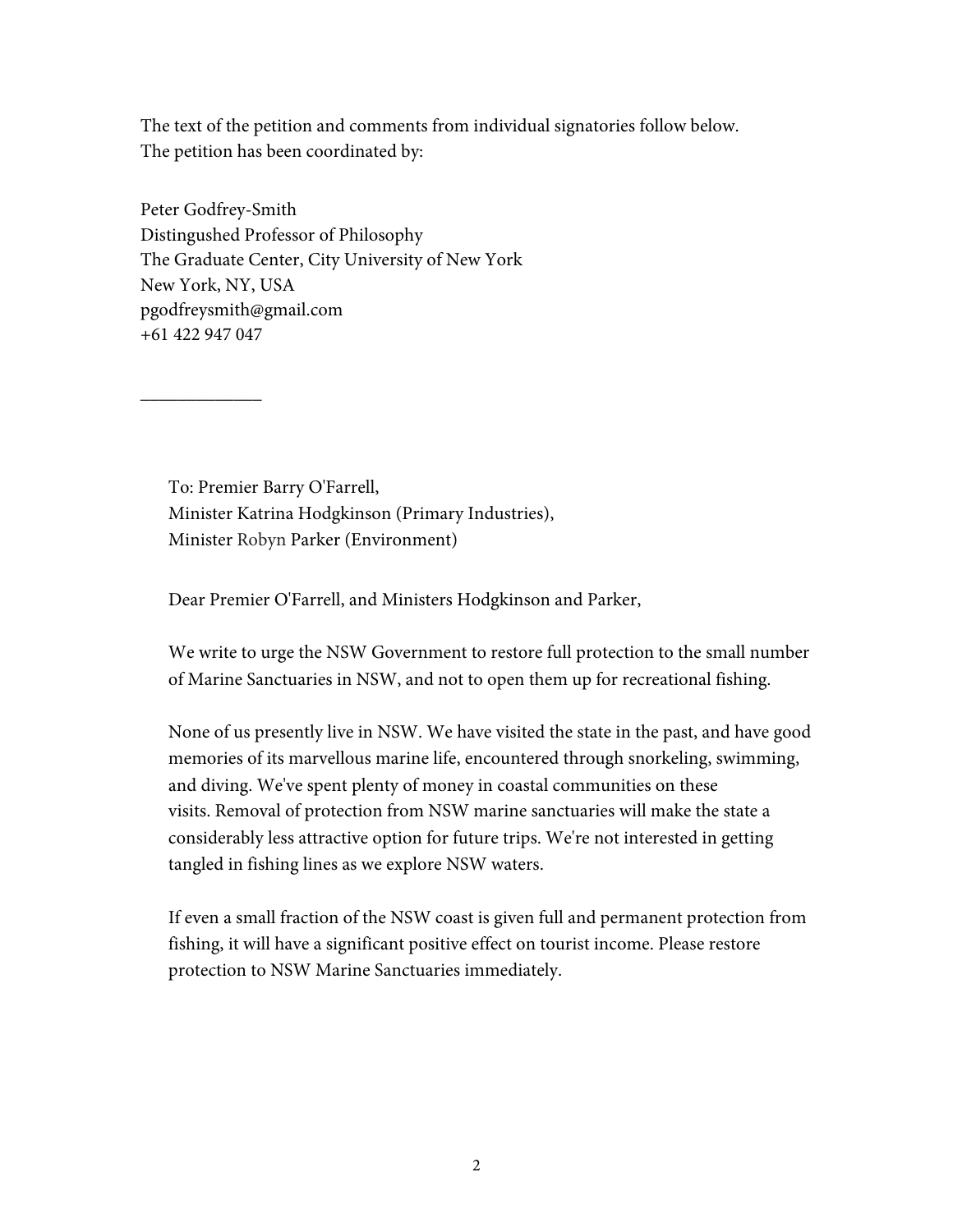Signatories:

**Professor Nicholas Shea** King's College London, UK.

> Although based in the UK, I have twice visited the NSW marine sanctuaries, visiting because of my professional interests in zoology, and to show my family the wonderful marine environment. If this encroachment happens, it is much less likely that I would visit in the future.

**Professor Brian L. Keeley**

Pitzer College California, USA:

> I currently live in Southern California, USA and have traveled to Australia on at least 4 separate occasions over the past decade, including an extended stay of several months as a Visiting Fellow at the University of Sydney. On all of my trips, I have taken advantage of the opportunities to scuba dive. Indeed, the near pristine nature of many of the dive spots--particularly the presence of marine sanctuaries-in New South Wales is one of the main attractions of coming to the area. Here in Southern California, in my opinion, the only areas worth diving in are the few marine sanctuaries that remain. The rest of the coastal region is too depleted by recreational and commercial fishing to make diving much fun. Instead, I spend the money it takes to travel to NSW to experience the better diving opportunities there. If NSW were to eliminate or limit the existing marine sanctuaries, I fear your underwater environment would no longer remain an attractive option to me and other travelers. You have a valuable resource in your marine environment that is inexpensive to maintain and which pays you dividends in many different ways. I hope you see the value of this and will maintain it.

## **Dr Rebecca Fraser**

Department of Earth Sciences University of Oxford, UK:

> Going home stirs excitement for visiting our iconic coastline and their communities; I will not go if I risk trampling on dumped fish hooks and plastic lines. Let's not be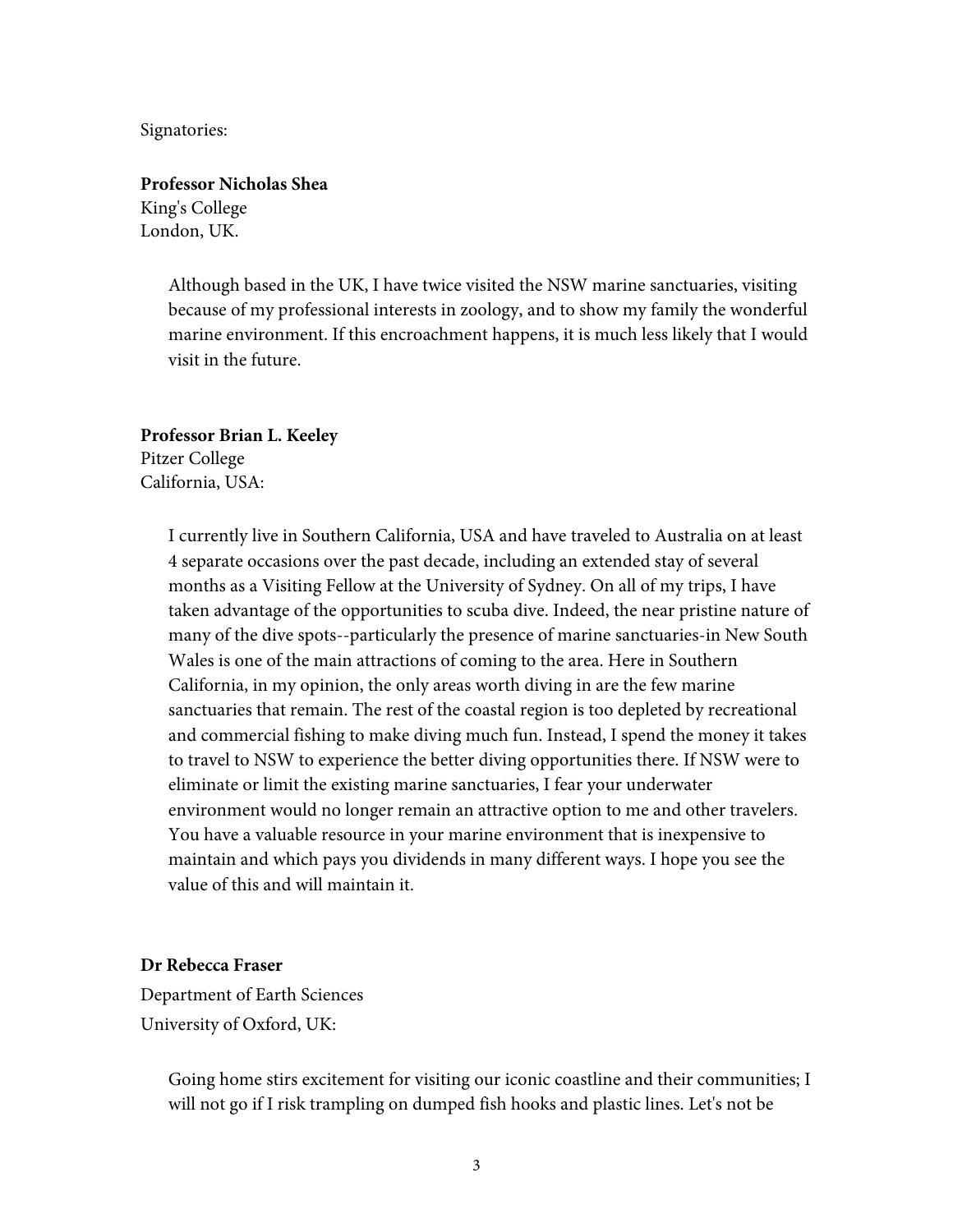short-sighted about a valuable resource. Protect our priceless legacy and work at maintaining its high international reputation.

#### **Associate Professor Patrick Forber**

Tufts University, Massachusetts, USA:

> I have visited NSW several times and I never miss the chance to snorkel and dive your marine sanctuaries. I have also seen the damage wrought by fishing on marine ecologies elsewhere in the world. Opening marine sanctuaries to fishing risks turning unique dive and snorkel sites into unremarkable, barren marine environments.

#### **Sylke Nestman**

Department of Biology Massey University New Zealand:

> Opening up the marine sanctuaries (i.e. Byron Bay, Shelly Beach and Jervis Bay) for recreational fishing will lead to the loss of diversity and will destroy ecosystems. This will affect the attractiveness of these regions for visitors. I prefer to visit marine sanctuaries where I can still find a high diversity and an intact ecosystem.

## **Alkistis Elliott-Graves**

University of Pennsylvania Pennsylvania, USA:

> I come from the Mediterranean and I have seen first hand what fishing does to marine sanctuaries. There really would be no point visiting NSW if it became as dead as the Mediterranean.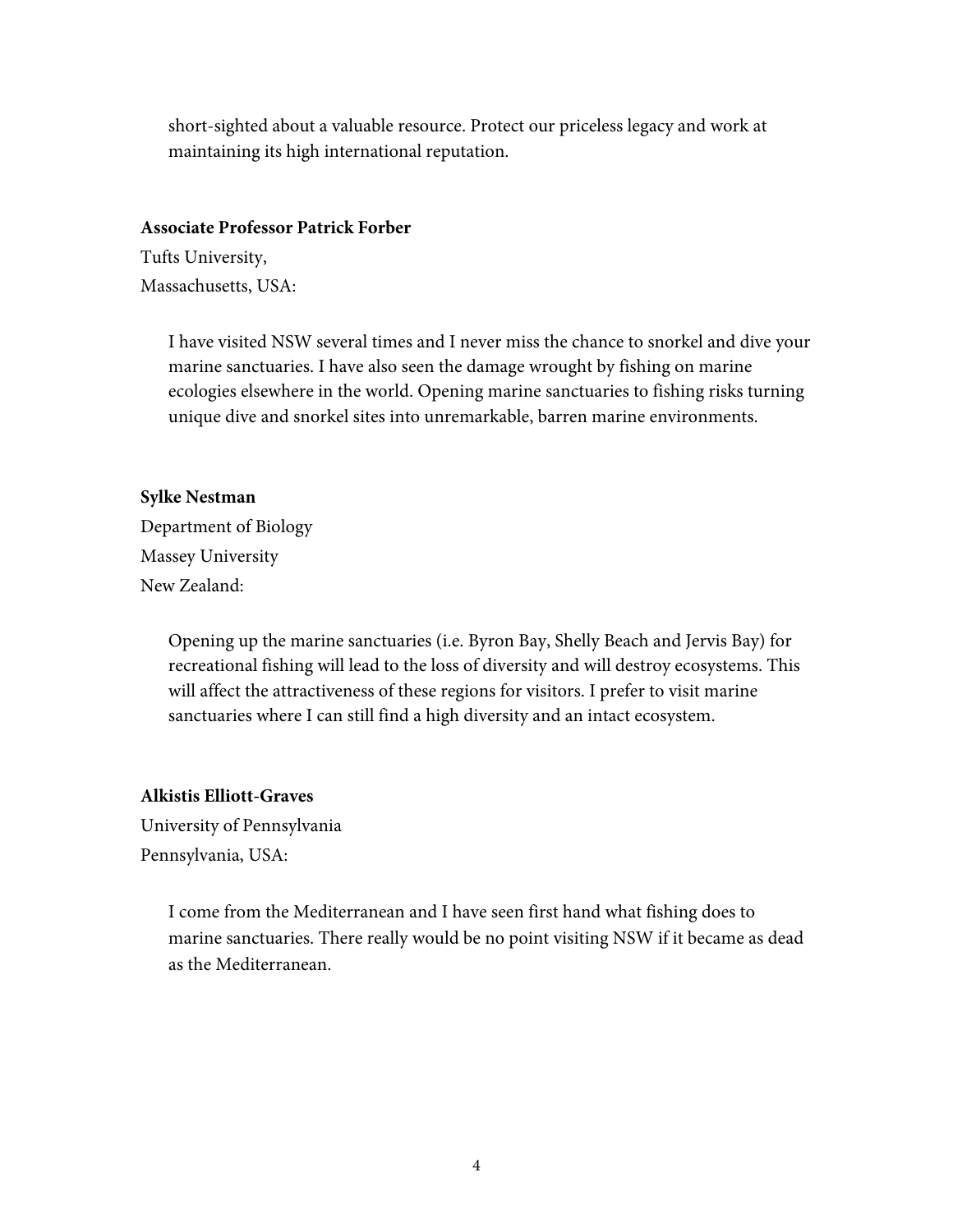#### **Professor Stephen Downes**

University of Utah Utah, USA:

> I have been visiting Manly Beach since the early nineties and was extremely distressed to hear of the opening Manly's Marine Sanctuary to line fishing. This will seriously impact marine life in the short run and long run, due to discarded line and hooks. The latter also jeopardise sea birds. What's more, snorkeling will become much less desirable as well as dangerous. Visitors to Manly (as well as Byron Bay and other beaches with Marine Sanctuaries) will not just be put off by the disastrous decision to allow line fishing, they simply will not come any more.

#### **Associate Professor Stefan Linquist**

University of Guelph Guelph, Canada:

> Since 2008 I have made annual visits to the Julian Rocks Marine Park, as a snorkeler and scuba diver. In recent years our family has started visiting Jervis Bay Marine Park. Our primary reason for traveling from Canada to these locations is to enjoy the diverse and accessible marine life. These locations are special. Species abundance and diversity is much greater compared to other, comparable locations. It would greatly sadden us to see these regions depleted, and I doubt that we would continue to visit.

#### **Assistant Professor James Justus**

Florida State University Tallahassee, Florida, USA:

> As a regular visitor to Australia and avid diver, I've experienced some truly amazing marine sanctuaries in NSW. Byron and Jervis Bay in particular are the source of treasured experiences. If such places were destroyed or tarnished, I'd be looking elsewhere to dive and travel in general.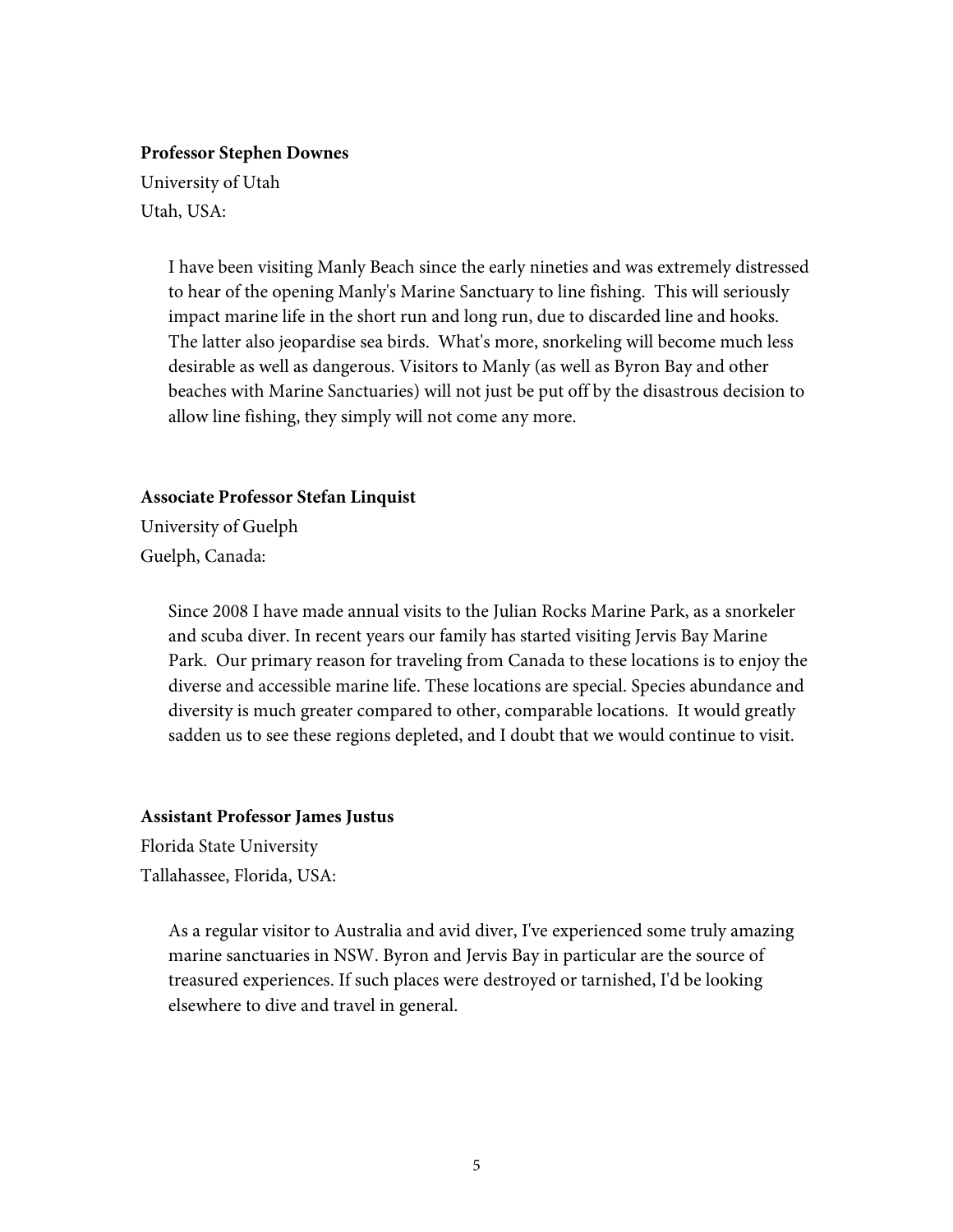## **Dr Brett Calcott**

Johns Hopkins University Baltimore, Maryland, USA:

> I've had wonderful times snorkelling the protected waters of NSW. If you don't keep them protected, there won't be much to come and see.

### **Associate Professor Michael Weisberg**

University of Pennsylvania Philadelphia, Pennsylvania, USA:

> I had hoped to be able to show my son the incredible sanctuaries in NSW, and now I fear I will never have the chance.

### **Professor Joshua Lande**

Stanford University Stanford CA, USA:

> In 2009 I made a memorable visit to Manly Cove, where I saw a range of remarkable marine life. Ever since then I've been planning to return to New South Wales. The proposed policy would certainly give me second thoughts.

#### **Emily Parke**

University of Pennsylvania Pennsylvania, USA:

> I have visited Jervis Bay and Byron Bay and hoped to go back over the next years; if the sanctuary is destroyed I will be much less likely to do so.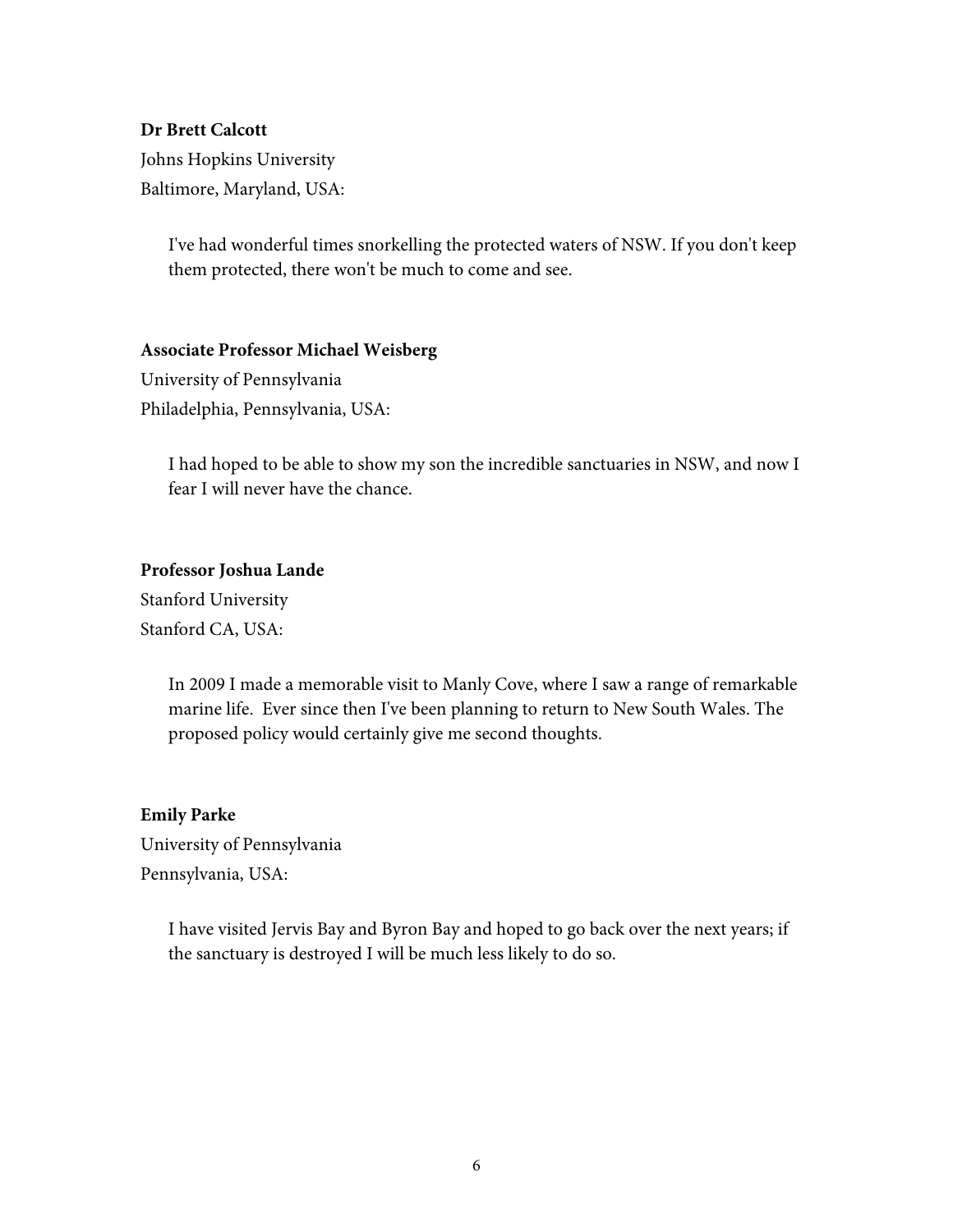#### **Chiara Ellettra Ferrario**

Victoria University Wellington, New Zealand:

> The government should realize that the long-standing value and touristic attractiveness of marine sanctuaries lies clearly in their integrity, which is what most tourists are after when visiting Australia.

#### **Dr Joeri Witteveen**

Utrecht University and Leiden University The Netherlands:

I have made two road trips along the NSW coast in recent years, and have enjoyed snorkeling at several of its marine sanctuaries. If the ban on recreational line fishing will be lifted permanently and for all sanctuaries, I will be less inclined to recommend NSW as a holiday destination to friends, and will myself think twice before returning.

#### **Joyce Havstad**

University of California, San Diego California, USA:

> Having worked on a marine reserve, I've seen firsthand the striking difference between protected coastal environments and those impacted by commercialization. I doubt I'll return to the coast of NSW, should this change take effect.

#### **Dr Ellen Clarke**

Postdoctoral Reseach Fellow Oxford University, UK:

> I holidayed at the beaches around the Batemans Bay area in the winter of 2009, while I was visiting the Australian National University with my husband. I expect to visit the area again in the future but would be most unlikely to book holidays at these